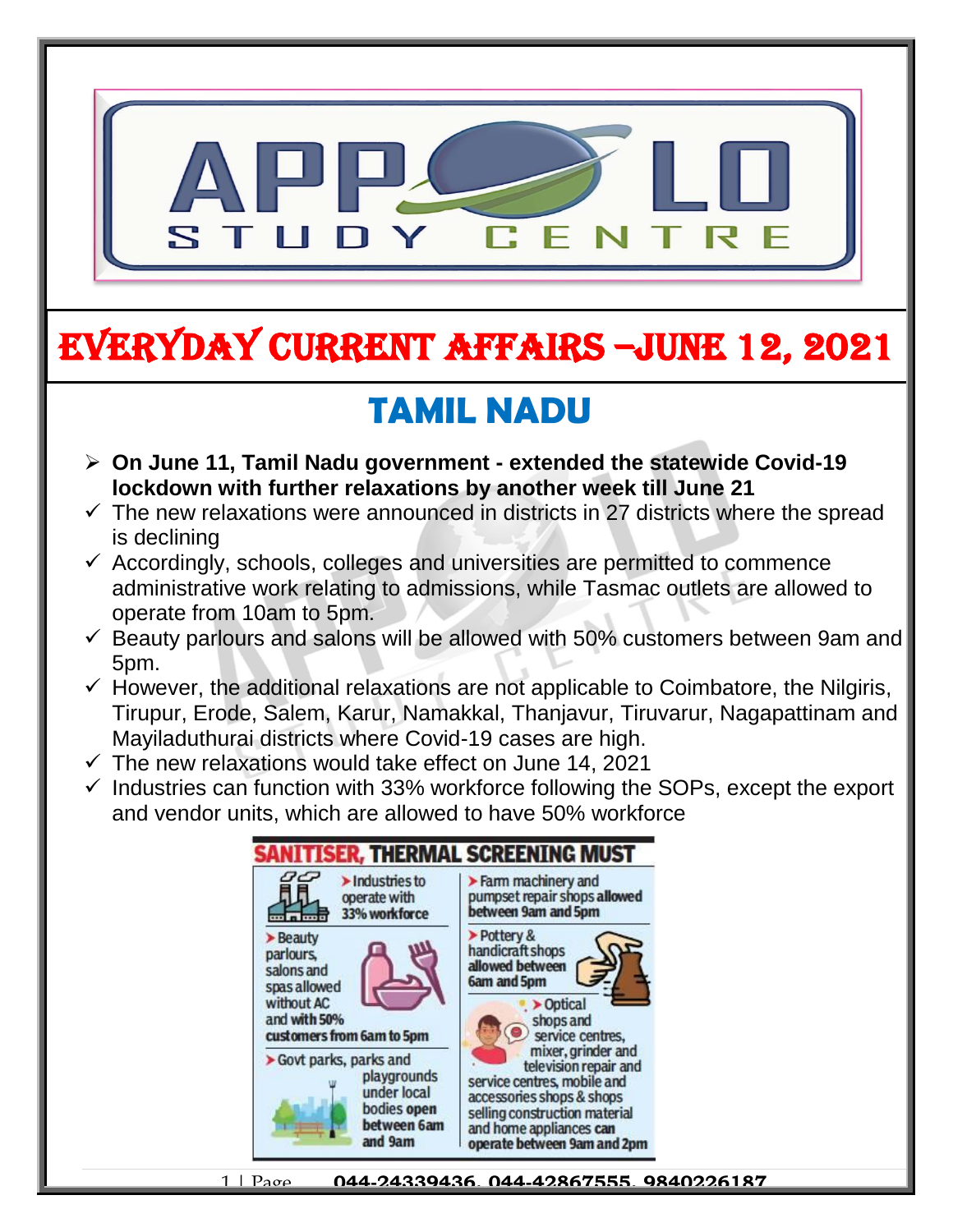- $\checkmark$  Workers are allowed to travel in four-wheelers and two-wheelers, alongwith eregistration for the vehicles and identity cards
- $\checkmark$  IT/ITES offices have been directed to work with only 20% workforce or with a maximum of 10 employees.
- $\checkmark$  Housing finance companies, non-banking financial companies and all insurance corporations are allowed to function with 33% workforce.
- $\checkmark$  The state government also announced certain relaxations in the 11 districts where the number of cases is still high.
- $\checkmark$  Export units and vendor units are allowed to operate in these districts with 25% workforce, ensuring the SOPs.
- $\checkmark$  Private security services, agencies for maintenance and upkeep of office, and housekeeping in residential complexes can operate with e-registration.
- $\checkmark$  Passengers with e-registration are allowed to travel in rental vehicles, taxis and autos.
- $\checkmark$  Self-employed electricians, plumbers, motor mechanics and carpenters shall work between 6am and 5pm with e-registration.
- $\checkmark$  Cycle and twowheeler repair shops, agriculture equipment-selling shops, pump set repair shops, optical shops and service centres are allowed to operate from 9am to 2pm.

### **NATIONAL**

- **An international team of 53 scientists – have identified the reason leading to the Uttarakhand floods in February this year**
- $\checkmark$  The team of scientists has used a computer model to reconstruct "in almost real time" how the flood unfolded
- $\checkmark$  According to them, an "extraordinary rock and ice avalanche and debris flow" was the cause of the sudden floods on February 7, 2021
- $\checkmark$  Earlier, it was believed that a glacial lake outburst or rockslide would have been the reason for the disaster.
- $\checkmark$  However, the scientists warned that only a part of the rock-ice mass has collapsed from Ronti Peak in February, leaving a substantial chunk still vulnerable, as per high-resolution Google Earth data.
- $\checkmark$  The findings was released by scientists from the universities of Colorado, Washington, Zurich, Potsdam, Utah, Toulouse, Heidelberg, Geneva, Newcastle, Oslo and Utrecht, among several others on June 10
- **The Union government - has extended validity period of Teachers Eligibility Test (TET) qualifying certificate from 7 years to lifetime with retrospective effect from 2011.**
- $\checkmark$  Accordingly, respective state government and union territories will have to revalidate or issue a fresh TET certificates for candidates whose period of 7 years have expired already.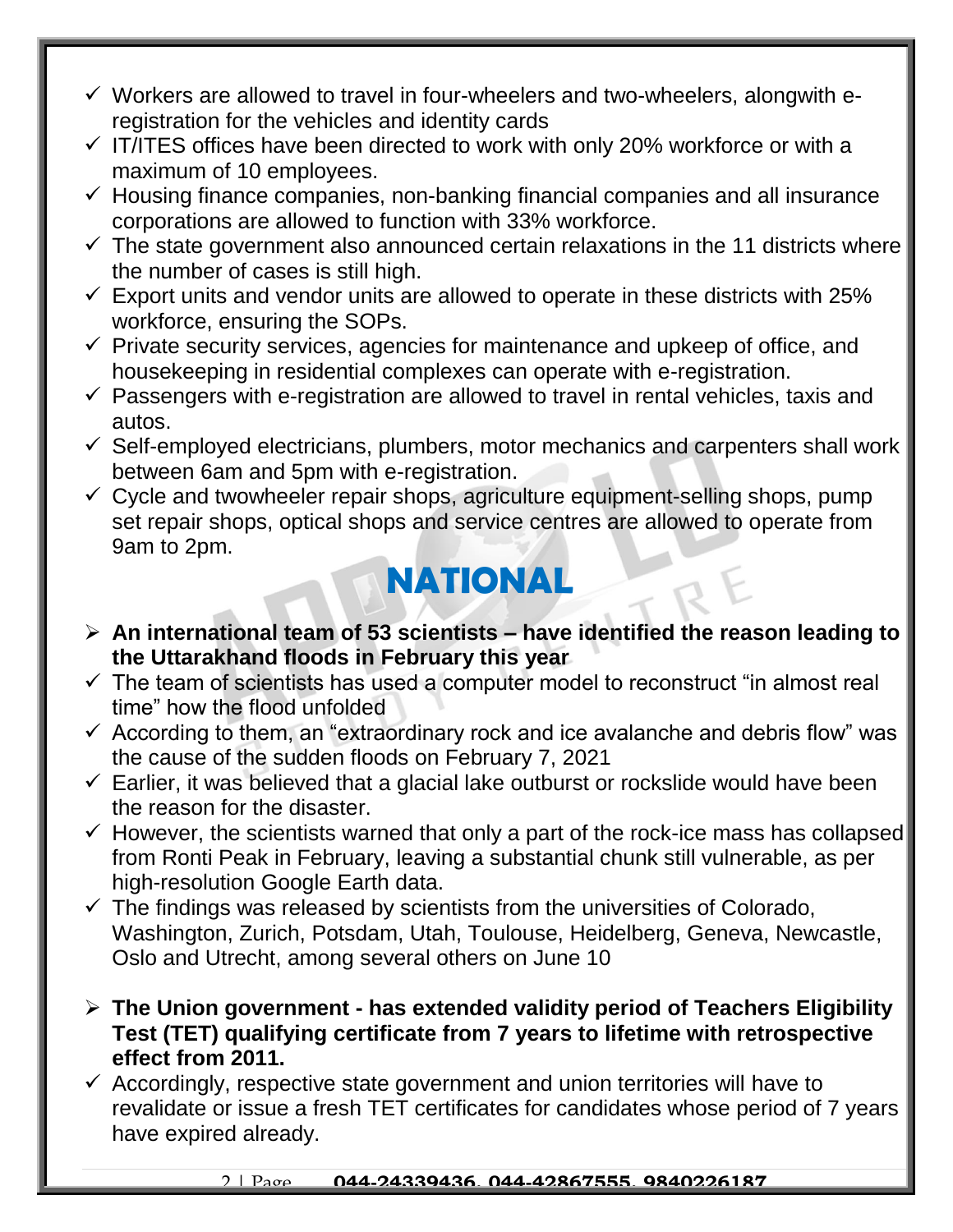- $\checkmark$  As per the new announcement, necessary changes will be made in the quidelines of the National Council for Teacher Education (NCTE) dated February 11, 2011
- $\checkmark$  As per the quidelines, TET would be conducted by state governments and validity of TET Pass certificate was 7 years from the date of passing.
- $\checkmark$  TET is an essential qualification for those who seeks appointment as a teacher in schools.
- $\checkmark$  There is no restriction on number of attempts a person can take the TET exam to acquire a certificate.
- $\checkmark$  TET is conducted by each state separately whereas, Central TET or CTET is conducted by Central Board of Secondary Education (CBSE).

## **SUPREME COURT VERDICT**

- **On June 11, the Supreme Court – accepted the sharing formula of ₹10 crore compensation as agreed by the Centre, the Kerala government and families of the two fishermen shot dead by two Italian marines in February 2012**
- $\checkmark$  The ₹10 crore compensation was provided by Italy to withdraw the charges against the two Italian marines
- $\checkmark$  Henceforth, Italy will be responsible for trial of the two navy officers on murder charges.
- $\checkmark$  As per the accepted agreement, ₹4 crore each would go to the legal heirs of the two dead fishermen while ₹2 crore would be given to the boat owner.
- $\checkmark$  The bench of Justices Indira Banerjee and M R Shah will pass orders in the case on June 15

## **INDIA AND OTHER COUNTRIES**

- **The US Food and Drug administration (FDA) - has denied approval for emergency use of Bharat Biotech's Covaxin in US**
- $\checkmark$  The US partner of the Indian vaccine maker, biopharmaceutical Ocugen has announced that the FDA has asked for additional data
- $\checkmark$  As per Ocugen, FDA recommended to "pursue a Biologics Licence Application (BLA) submission instead of an EUA application" and "requested additional information and data".
- $\checkmark$  Ocugen anticipates that data from additional clinical trials will be needed to support the BLA submission.
- $\checkmark$  Ocugen recently announced that it had obtained exclusive rights to commercialise Covaxin in Canada and had initiated discussions with Health Canada for regulatory approval.
- $\checkmark$  Covaxin has so far emerged safe in clinical trials to date
- $\checkmark$  India's Ministry of Health and Family Welfare reported no potential thromboembolic events after administering over 6.7 million doses of Covaxin in the country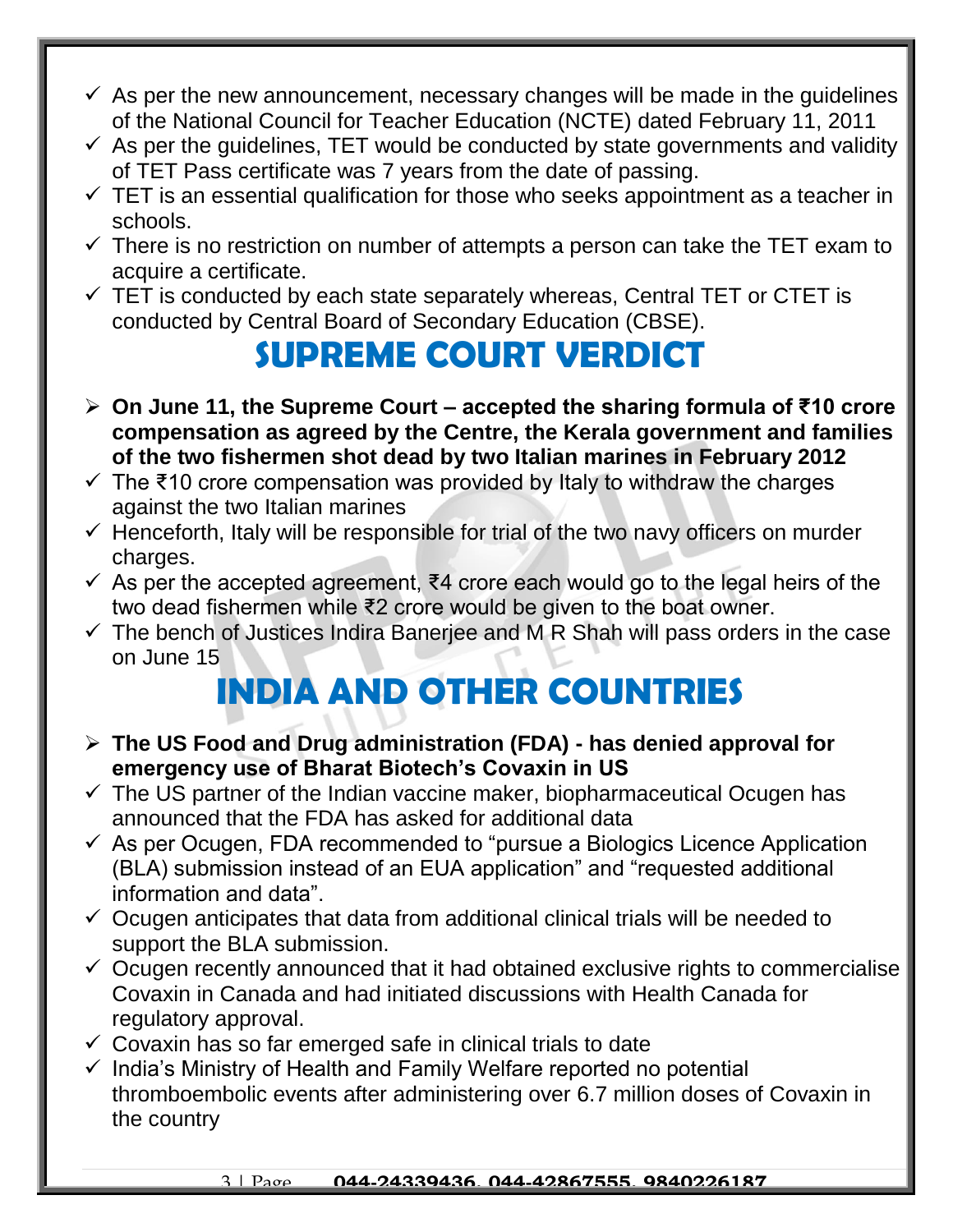$\checkmark$  Covaxin was developed by Bharat Biotech in collaboration with the Indian Council of Medical Research (ICMR)- National Institute of Virology (NIV).

#### **COMMITTES**

- **The government – has recently set up a six-member committee, comprising economists and bureaucrats, to recommend the minimum wage floor**
- $\checkmark$  The panel has been given three years tenure to submit their recommendations
- $\checkmark$  The labour code on wages passed by Parliament in August 2019 has a provision to declare a 'mandatory national wage floor' or minimum wage
- $\checkmark$  This is the second committee, which has been formed by the labour ministry, after rejecting the Anoop Satpathy Committee report in 2019.
- $\checkmark$  The seven-member Satpathy panel had recommended a national minimum wage of ₹375 per day and a monthly salary of ₹9,750.
- $\checkmark$  In addition to the monthly wage, the committee had also suggested that a housing allowance of ₹1,430 be provided for city-based workers.
- $\checkmark$  The newly formed expert panel is chaired by Ajit Mishra, professor and director of Institute of Economic Growth
- $\checkmark$  It comprises Tarika Chakraborty from IIM Calcutta; Anushree Sinha, senior fellow, National Council of Applied Economic Research; Vibha Bhalla, a joint secretary in the labour ministry; H. Srinivas, director general; V.V. Giri National Labour Institute, and D.P.S. Negi, a senior labour and employment adviser in the ministry.

# **SCIENCE, TECHNOLOGY & ENVIRONMENT**

 **China – recently launched Fengyun-4B satellite successfully into space aboard a Long March 3B rocket from Xichang Satellite Launch Centre in Sichuan Province**



- $\checkmark$  Fengyun-4B will operate in geostationary orbit at an altitude of 35,786 kilometers above the Earth for seven years
- $\checkmark$  It is the first satellite of the second generation geostationary meteorological satellites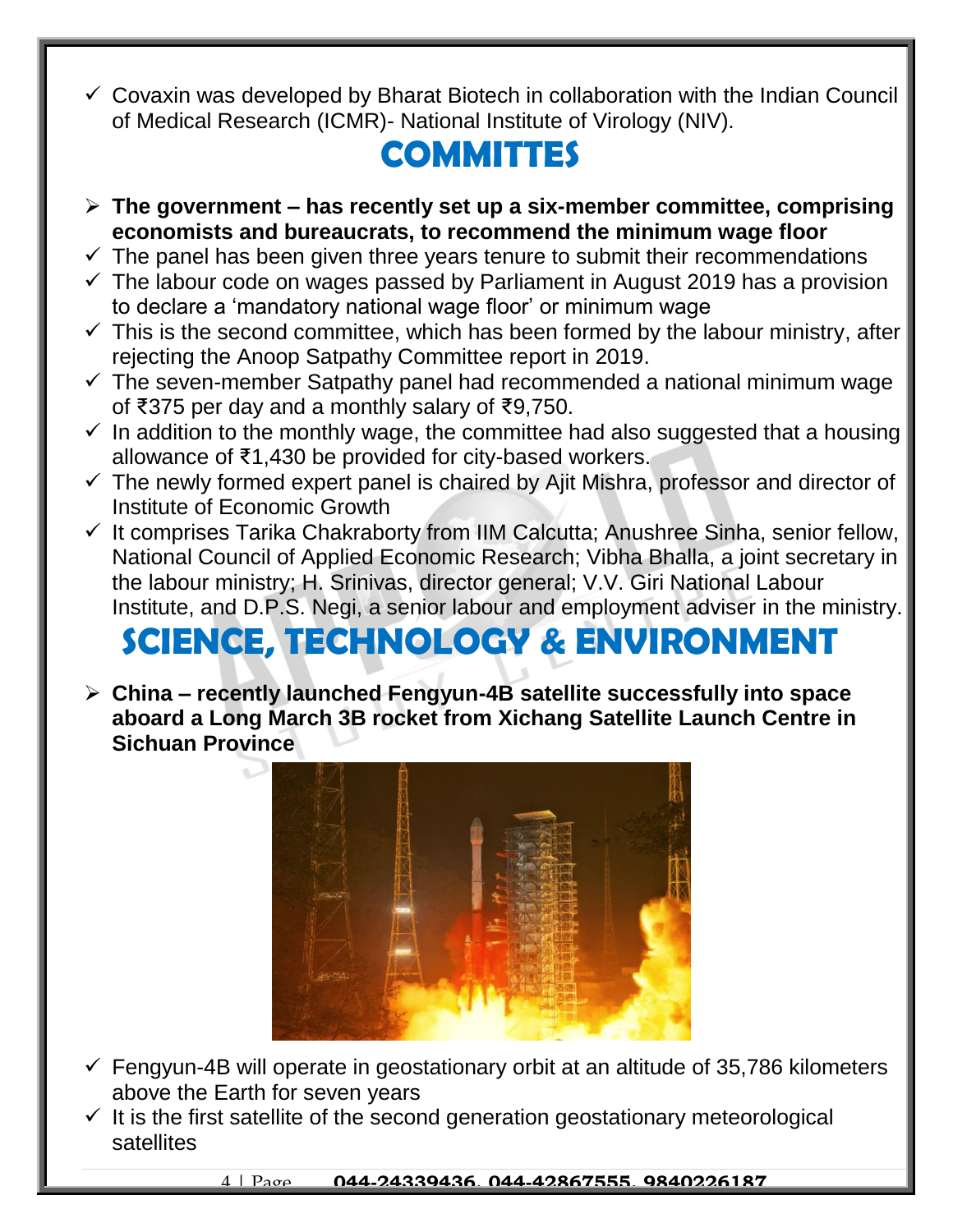- $\checkmark$  Fengyun-4B will be mainly used for weather analysis and forecasting, short-term meteorological disaster warning, short-term climate forecasting and environmental monitoring
- $\checkmark$  The satellite will provide information security services in sectors including agriculture, meteorological, marine, aviation, and environmental protection.
- $\checkmark$  It aims to cover the regions of Asia, central Pacific Ocean and Indian Ocean regions.
- **Blue-finned Mahseer - has been moved to "least concern" status from the red list of endangered species of International Union for Conservation of Nature (IUCN)**



- $\checkmark$  In India, TATA group is involved in conservation of blue-finned and golden mahseer for 50 years at Walvan Hatchery in Lonavala.
- $\checkmark$  Mahseer fishes are found across Vietnam, China, Laos, Cambodia, Thailand, Indonesia, Malaysia, southern Asia, Indian Peninsula, Pakistan, Sri Lanka and Afghanistan.
- $\checkmark$  They are commercially important food fish and have a high market price
- $\checkmark$  However, due to pollution, overfishing and habitat loss, they are on the decline

#### **ECONOMY**

- **The country's forex reserves - crossed the \$600-billion mark for the first time due to continued foreign investment flow into the capital markets.**
- $\checkmark$  According to the RBI, forex reserves increased by \$6.8 billion to \$605 billion in the week ended June 4.
- $\checkmark$  The current level of forex reserves are enough to cover nearly 16 months of imports.
- $\checkmark$  The accumulation of forex reserves helps the RBI to maintain the exchange rate at a comfortable level.
- $\checkmark$  India is now less than \$200 million behind Russia which has an almost identical level of reserves.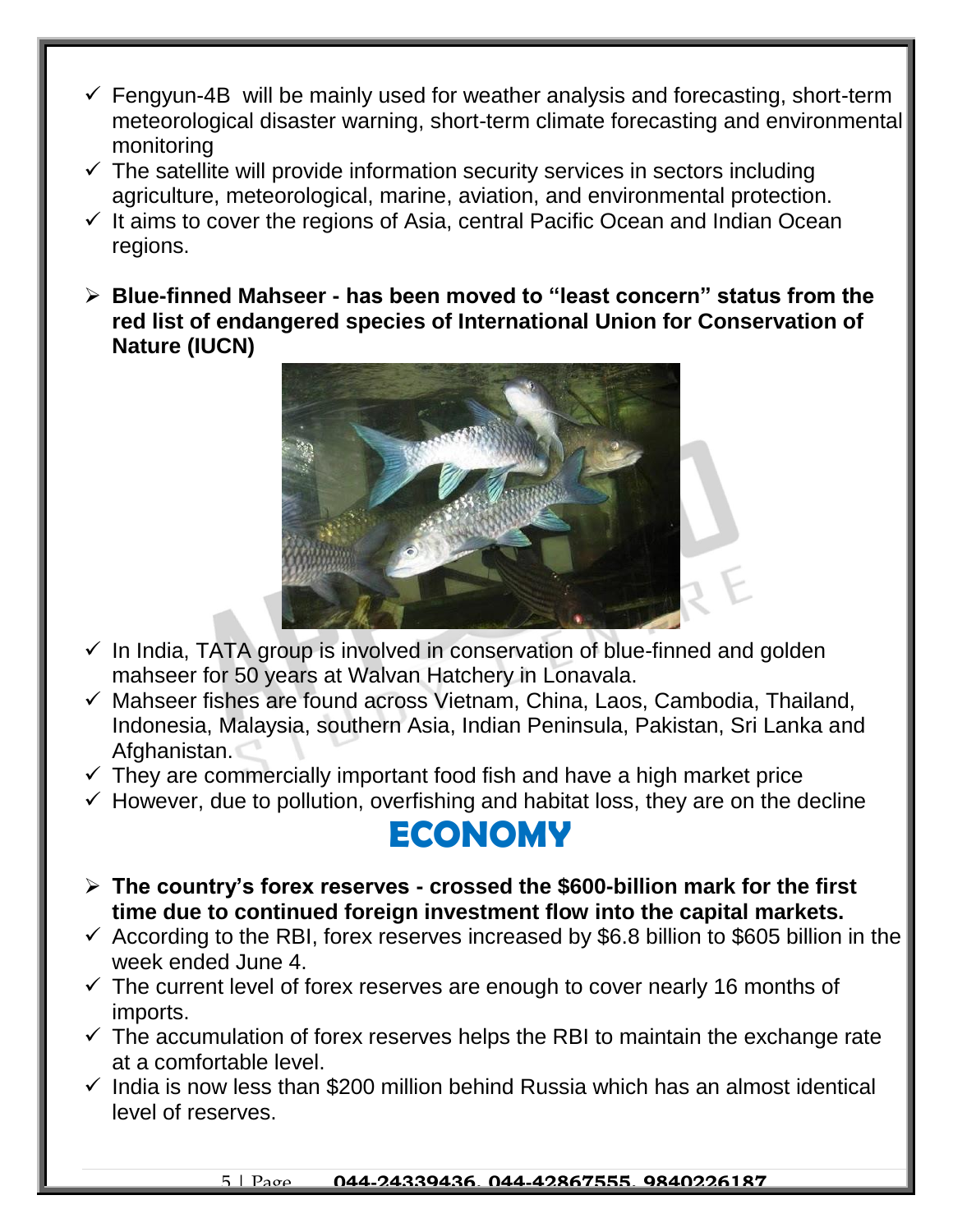$\checkmark$  The increase in foreign exchange reserves is due to the RBI's strategy of buying dollars when there is a sudden rise of inflows which causes volatility in the forex markets.



- $\checkmark$  In FY20, the RBI added over \$100 billion to the reserves and sold dollars when the rupee came under pressure.
- $\checkmark$  In February and March, the central bank had sold almost \$10 billion by selling dollars.
- $\checkmark$  In FY21, net inflows of about \$37 billion came in through foreign fund buying of shares and debt in India, while another \$400 million net flow were added to it.
- Every \$1 billion that RBI purchases results in around ₹7,300 crore of rupee funds being released.

### **APPOINTMENTS**

 **Zahid N Quraishi, a federal magistrate judge and the son of Pakistani immigrants - was confirmed by the US Senate for a federal judgeship in New Jersey on June 10**



- $\checkmark$  With this, Quraishi has become the first Muslim federal district court judge in the nation's history.
- $\checkmark$  The US Senate confirmed the historical appointment with a vote of 81-16
- $\checkmark$  Earlier, President Biden announced his intention to nominate him in March 2021.
- $\checkmark$  Quraishi, who was born in New York City and raised in Fanwood, New Jersey, graduated from Rutgers Law School in 2000.